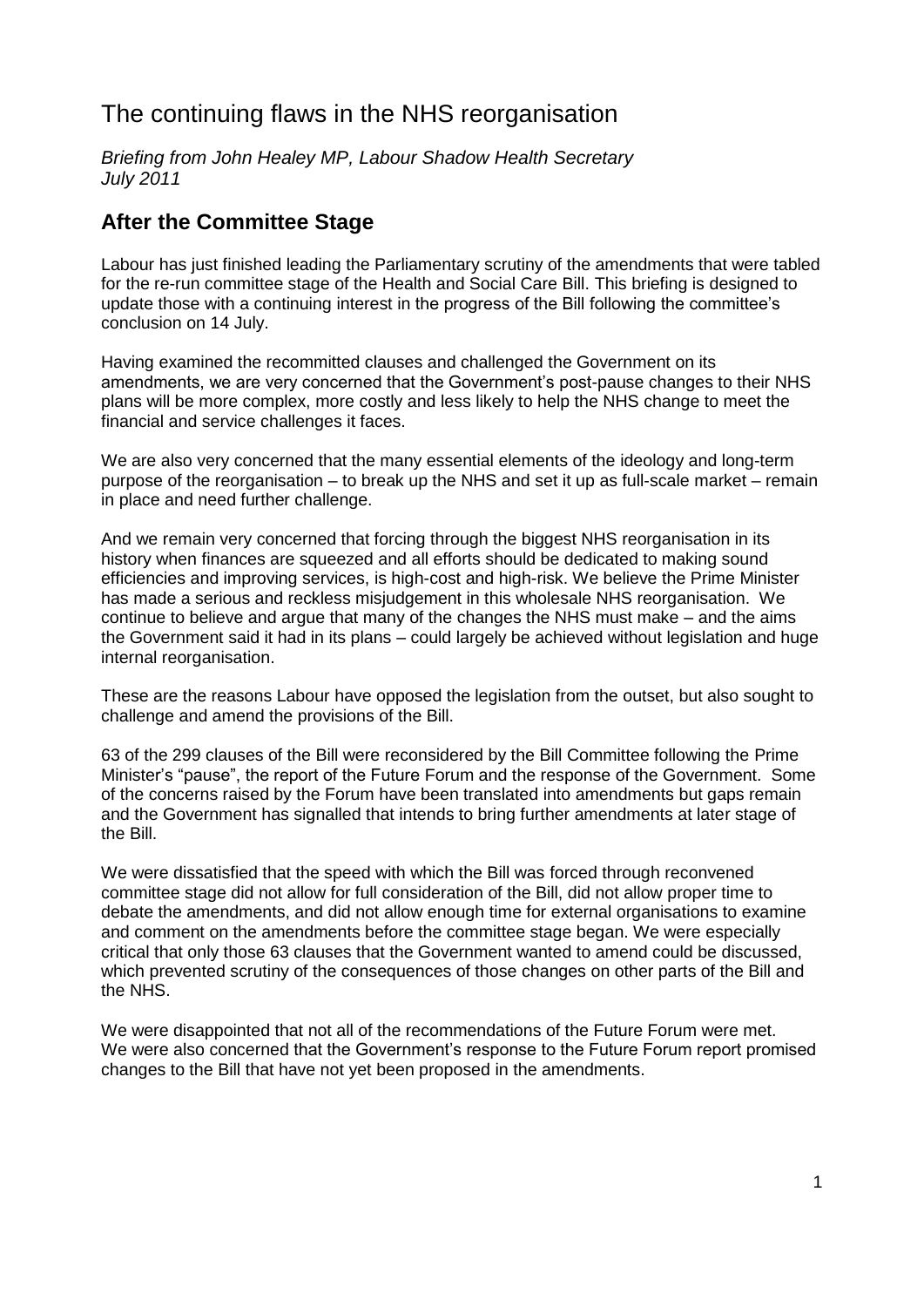However, our concern, reflected in this briefing, extends beyond the legislation currently before Parliament, and includes the likely secondary legislation, future primary legislation, and the directions issued by the Department of Health in the implementation of the reorganisation.

### **Reorganising the reorganisation**

The Government can't say how much their reorganisation will now cost or what savings it can now claim because the Bill's impact assessment is redundant and a new one will not be published before the Bill leaves the House of Commons. This meant that the House of Commons being asked to consider and approve legislation with no information on the public spending costs or savings.

Despite these risks and the natural desire for stability for those who work in the NHS it is essential that the Bill is subject to proper scrutiny. In its original form it was more than three times longer than the 1946 Act that set up the NHS and it has already been subjected to hundreds of amendments. As the NHS confederation pointed out "we are not confident that the different elements of the reforms will fit together and deliver a coherent system for patients".<sup>1</sup> Dr Jennifer Dixon of the Nuffield Trust said: "In some areas the full policy is not apparent... If a full thought-out policy was before us it might be better and easier to look at what was appropriate in legislation."<sup>2</sup>

It is essential that such a far reaching Bill is subject to proper parliamentary scrutiny by MPs, Lords and organisations concerned about the NHS. Furthermore there has been aggressive pre-legislative implementation and it is constitutionally questionable that this has proceeded so far before Parliament has given its approval. The convention that no steps be taken that cannot be undone if the legislation fails to pass is being severely strained. The chaos, confusion and wasted cost of the last year will continue unless Parliament is able to do its proper job by getting the legislation right.

# **Recommendations of the Future Forum**

The report from the Future Forum was welcomed and accepted by the Government. David Cameron welcomed the report, saying "We have listened, we have learned, and we are improving our plans for the NHS. We come here today with a substantive package of changes, and for that I want to thank Steve Field, the Future Forum and everyone who took part."<sup>3</sup>

Andrew Lansley announced to the House of Commons, "We accept the NHS Future Forum's core recommendations".<sup>4</sup>

Despite this response the Future Forum made recommendations in a number of areas which have not been dealt with by amendments to the Bill. These include:

 The Future Forum raised concerns about promoting competition as an end in itself. Steve Field said the original Bill would destroy key services, and his report recommended that "the Bill should be changed to be very clear that Monitor's primary duty is not to promote competition, but to ensure the best care for patients."<sup>5</sup> It further

NHS Confederation evidence, [HSR 10,](http://www.publications.parliament.uk/pa/cm201011/cmpublic/health/memo28june/hsr10.htm) para 2.3.

 $\frac{2}{3}$  [HSR, First sitting,](http://www.publications.parliament.uk/pa/cm201011/cmpublic/health/110628/am/110628s01.htm) c. 20.

[Prime Minister's speech on the NHS,](http://www.number10.gov.uk/news/pms-speech-on-the-nhs/) 14 June 2011.

<sup>&</sup>lt;sup>4</sup> [Statement to House of Commons on NHS Future Forum,](http://www.publications.parliament.uk/pa/cm201011/cmhansrd/cm110614/debtext/110614-0001.htm#11061453000003) 14 June 2011

<sup>5</sup> [NHS Future Forum: Summary Report,](http://www.dh.gov.uk/prod_consum_dh/groups/dh_digitalassets/documents/digitalasset/dh_127540.pdf) p. 25.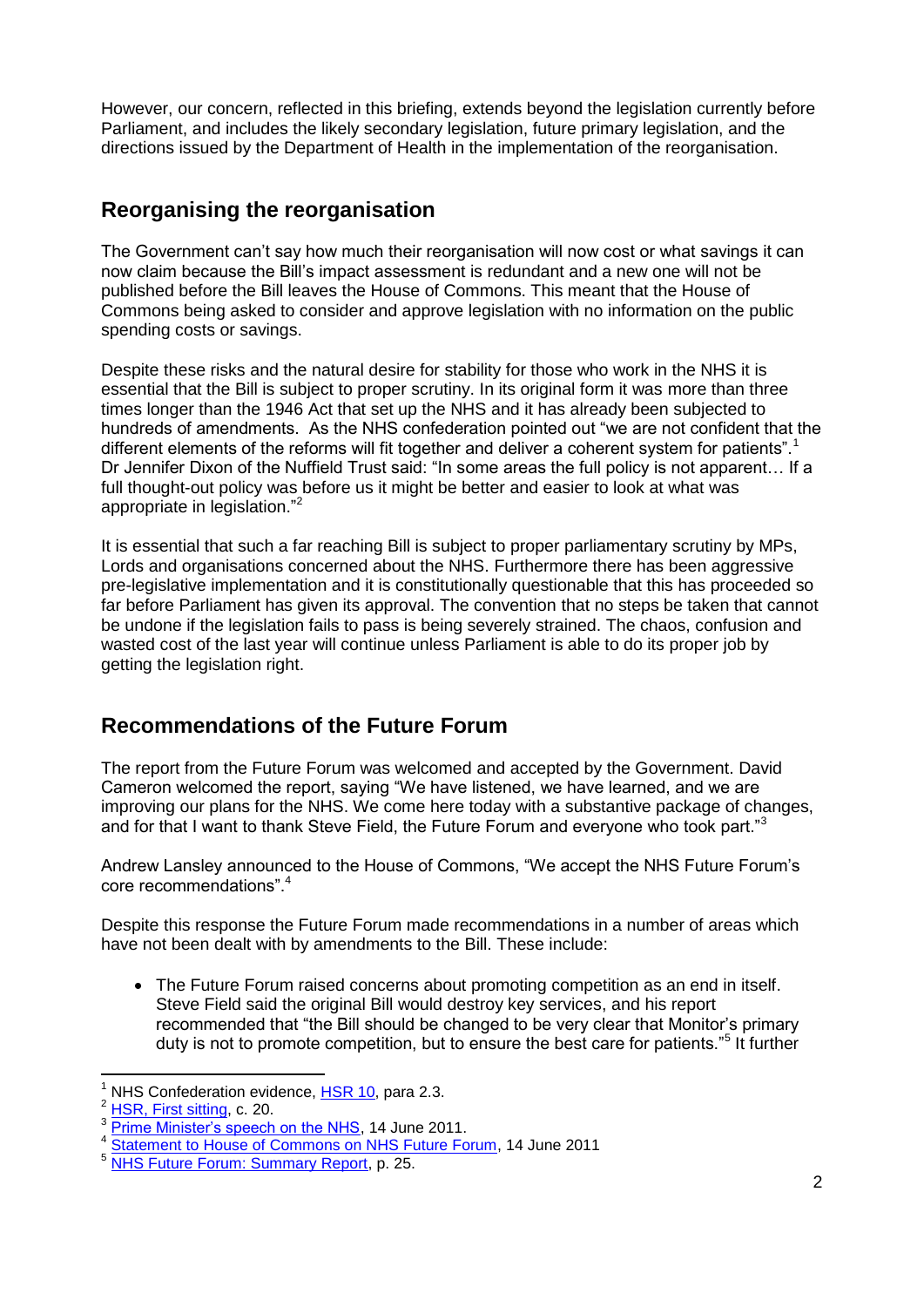recommended that the Bill be changed to clarify that Monitor be a "sector regulator for health, not an 'economic regulator".<sup>6</sup> However whilst the duty to promote competition has been removed, it has been replaced with a new duty of "preventing anti-competitive behaviour".<sup>7</sup> We are concerned that this flipping of the language may not substantially affect how Monitor carries out its duties, and therefore does not reflect the deep concerns expressed by those responding to the listening exercise. Furthermore, Monitor retains sweeping pro-competition powers, including concurrent powers with the Office for Fair Trade under the Competition Act 1998 and the Enterprise 2002. These powers, alongside the power to licence every provider to the NHS, have not been changed by the amendments.

- The Future Forum recommended that all providers of NHS-funded services should hold their Board meetings in public.<sup>8</sup> The Government rejected this recommendation in their response to the Future Forum.<sup>9</sup> This means decisions about NHS services will be made in private, marked 'commercial in confidence'.
- The Future Forum recommended Strategic Health Authorities' workforce functions should be safeguarded and transferred to a new organisation.<sup>10</sup> The Government did not table any amendments to achieve this, and prevented a vote on Labour's amendment to delay the abolition of SHAs until their education and training functions had been suitably transferred.<sup>11</sup>
- The Government's response to the Future Forum accepted the recommendation to establish clinical senates and networks to oversee strategic issues but this has been left out of their amendments.<sup>12</sup> This will be particularly concerning for the health charities that campaigned hard for strategic oversight of integrated care pathways.
- The Government's response to the Future Forum accepted that the system for designation – allowing hospital services to close without formal or public consultation – would be changed, but this has been left out of their amendments.<sup>13</sup> The clauses relating to insolvency, designation and a failure regime were not even included in the list of those to be considered during the re-run committee stage.
- The Government's response to the Future Forum accepted that existing NHS cooperation and competition rules would be put onto a statutory basis, but there is no reference to doing this in the amendments.<sup>14</sup> Instead, Monitor will still enforce the Competition Act.
- Professor Field admitted that the issue of the private patient income cap was not looked at by the Future Forum and stated that "the feeling was that the private patient cap should actually stay  $\ldots$  but that it should be reviewed and set at a reasonable level". <sup>15</sup> The Government tabled no amendments to the clause abolishing the private patient income cap.
- The Government's response to the Future Forum stated "that we will require foundation trusts to produce separate accounts for NHS and private-funded services";<sup>16</sup> but this was not addressed by their amendments.

 $\frac{6}{7}$  [NHS Future Forum: Choice and Competition,](http://www.dh.gov.uk/prod_consum_dh/groups/dh_digitalassets/documents/digitalasset/dh_127541.pdf) p. 9.

[Health and Social Care Bill 2011,](http://www.publications.parliament.uk/pa/bills/cbill/2010-2012/0221/cbill_2010-20120221_en_10.htm#pt3-ch1-l1g58) Clause 58(3).

<sup>8</sup> [NHS Future Forum: Summary Report,](http://www.dh.gov.uk/prod_consum_dh/groups/dh_digitalassets/documents/digitalasset/dh_127540.pdf) p. 10.

<sup>9</sup> [Government response to the NHS Future Forum report,](http://www.dh.gov.uk/prod_consum_dh/groups/dh_digitalassets/documents/digitalasset/dh_127719.pdf) para 4.29.

[NHS Future Forum: Summary Report,](http://www.dh.gov.uk/prod_consum_dh/groups/dh_digitalassets/documents/digitalasset/dh_127540.pdf) p. 29.

 $\frac{11}{12}$  [HSR, Sixth sitting,](http://www.publications.parliament.uk/pa/cm201011/cmpublic/health/110705/pm/110705s01.htm) c. 304.

<sup>&</sup>lt;sup>12</sup> [Government response to the NHS Future Forum report,](http://www.dh.gov.uk/prod_consum_dh/groups/dh_digitalassets/documents/digitalasset/dh_127719.pdf) para 3.18.

[Government response to the NHS Future Forum report,](http://www.dh.gov.uk/prod_consum_dh/groups/dh_digitalassets/documents/digitalasset/dh_127719.pdf) para 5.45.

<sup>&</sup>lt;sup>14</sup> [Government response to the NHS Future Forum report,](http://www.dh.gov.uk/prod_consum_dh/groups/dh_digitalassets/documents/digitalasset/dh_127719.pdf) para 5.16.

<sup>15</sup> [HSR, First sitting,](http://www.publications.parliament.uk/pa/cm201011/cmpublic/health/110628/am/110628s01.htm) c. 14.

<sup>&</sup>lt;sup>16</sup> [Government response to the NHS Future Forum report,](http://www.dh.gov.uk/prod_consum_dh/groups/dh_digitalassets/documents/digitalasset/dh_127719.pdf) para 5.11.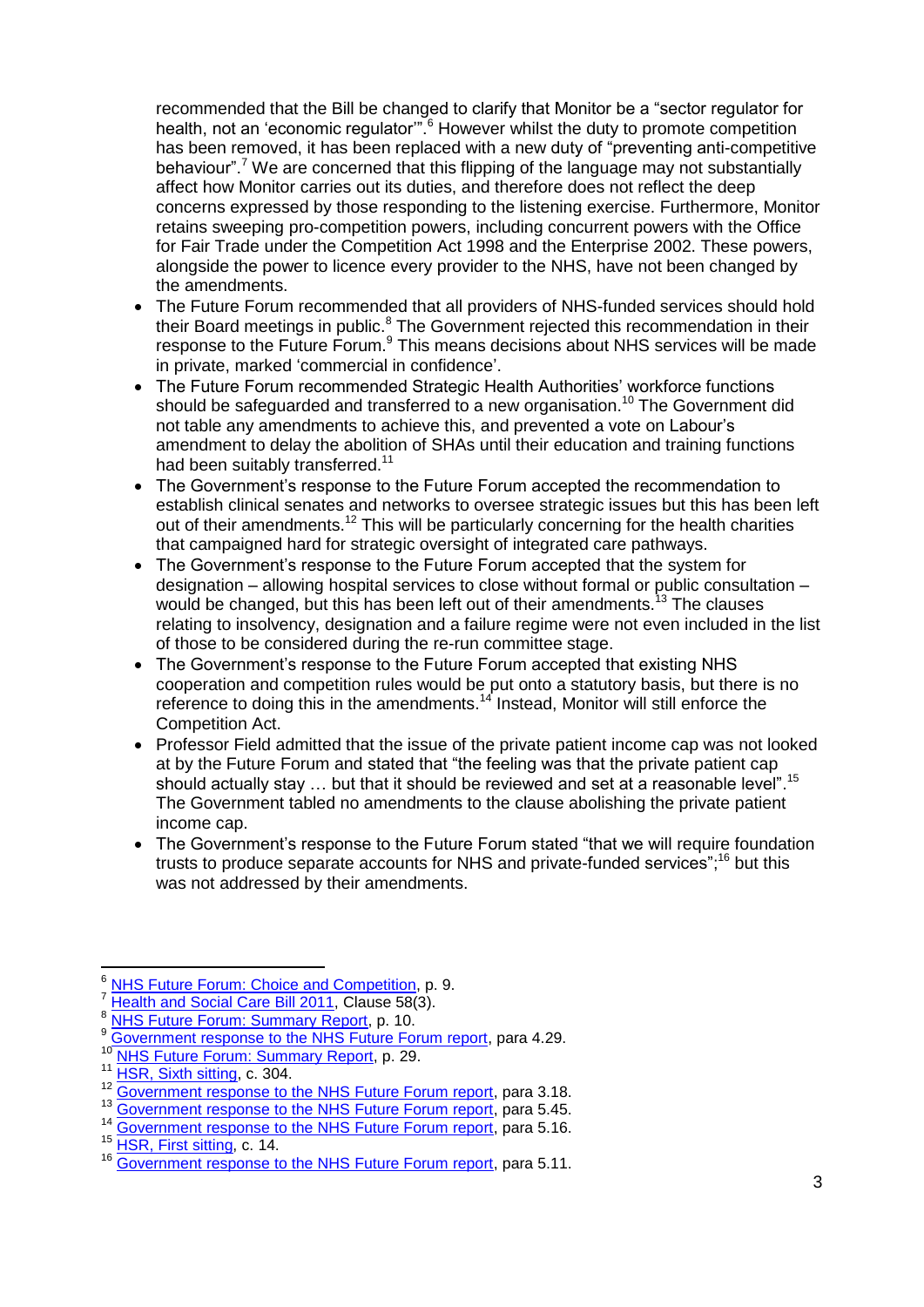### **More bureaucracy, cost and waste**

We remain of the view that the reorganisation and the legislation is an unnecessary upheaval, and at a time when the NHS has to make substantial efficiency savings, will make meeting that challenge harder not easier.

The post-pause changes in the Government's plans for the NHS will mean more bureaucracy, more complexity, more cost, more waste and more power for new national quangos. The Bill will create at least five new national quangos to manage the NHS, centralising power into unelected bodies. The number of statutory commissioning bodies is increasing from 163 to over 500.<sup>17</sup> The Bill abolishes the PCTs as local commissioners and instead gives the job that they, one single body, are currently doing to at least 5 different ones: Clinical Commissioning Groups (CCGs), Health and Wellbeing boards, clinical senates, the NHS Commissioning Board and local authorities. More bodies will mean more lines of accountability, more complexity and more confusion about decision taking.

This has been a wasted year for the NHS, and the chaos and confusion will continue as the Government forces through the biggest reorganisation in the history of the health service.

- $\bullet$  £850 million will be spent on redundancies.<sup>18</sup>
- 2% of PCTs' budgets, almost £2bn, is being held back from patient care to cover the costs and risks of the reorganisation.<sup>19</sup>
- Hospitals are having to make deeper cost backs of an additional 2.5% because of the reorganisation in each of the next four years, or £1.1bn each year, on top of the 4% they are already having to find. The Foundation Trust regulator told hospitals to find the extra savings in a letter sent in April this year.<sup>20</sup>
- Chris Ham of the King's Fund has said that "it will lead to a more complex you may want to call it more bureaucratic – structure than was originally proposed. $^{21}$
- Jennifer Dixon of the Nuffield Trust has confirmed: "The only thing that I would add to what was just said is that the Bill is more complex and may therefore cost more"<sup>22</sup>

The greater bureaucracy, longer time scales and more complex accountabilities all mean the costs of reorganisation will be higher and the risks to patients services greater. It will be harder still for the NHS to make the reforms and sound efficiencies necessary to meet the big health care challenges for the future. This additional cost, waste and bureaucracy will see money being diverted away that could be spent on patient care.

# **Long-term plans for the NHS still in place**

Despite the chorus of criticism, the unprecedented pause and the Future Forum's demolition job of the Government's NHS plans, the amendments the Government tabled fail properly to safeguard the NHS.

<sup>21</sup> [HSR, First sitting,](http://www.publications.parliament.uk/pa/cm201011/cmpublic/health/110628/am/110628s01.htm) c. 23

 $17$  Dr Clare Gerada, Royal College of GPs: "The bureaucracy with the new Bill, post-pause, means that we have gone—we have calculated this—from 163 statutory organisations to a proposed 521, not counting the commissioning support organisations." [HSR, Second sitting,](http://www.publications.parliament.uk/pa/cm201011/cmpublic/health/110628/am/110628s01.htm) c. 58.

<sup>18</sup> [Answer to Parliamentary Question From Grahame Morris MP,](http://www.publications.parliament.uk/pa/cm201011/cmhansrd/cm110207/text/110207w0004.htm#11020736000024) 7 Feb 2011<br><sup>18</sup> Answer to Parliamentary Question From Grahame Morris MP, 7 Feb 2011

[NHS Operating Framework,](http://www.dh.gov.uk/prod_consum_dh/groups/dh_digitalassets/@dh/@en/@ps/documents/digitalasset/dh_122736.pdf) para 5.5

<sup>20</sup> ['Hospital efficiency target rockets',](http://www.ft.com/cms/s/0/1f91a26c-71c9-11e0-9adf-00144feabdc0.html#axzz1Q5T7VjsQ) *Financial Times*, 28 April 2011.

<sup>22</sup> [HSR, First sitting,](http://www.publications.parliament.uk/pa/cm201011/cmpublic/health/110628/am/110628s01.htm) c. 23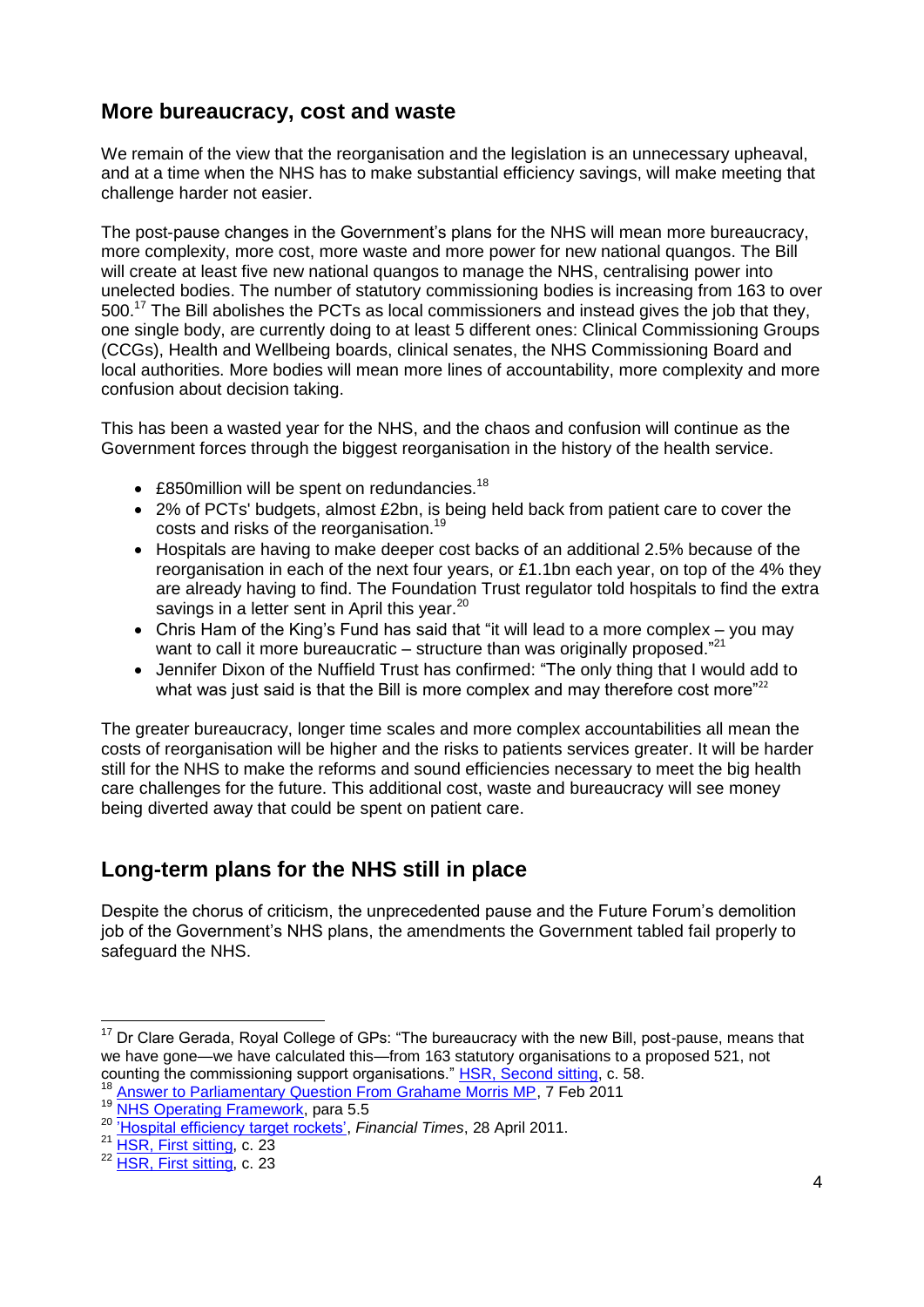The Government amendments still leave in place the essential elements of the Tories' longterm plan to set up the NHS as a full-scale market and break up the NHS as a national public service, so that patients will increasingly see the services on which they depend subject to the lottery of where they live.

David Cameron made a number of key pledges on the NHS during the pause.<sup>23</sup> They are the pledges many of which are already being or set to be broken, that we will hold him to as his reorganisation of the NHS proceeds:

- No privatisation;
- No cherry-picking by private providers;
- No new charges for healthcare:
- No competition for its own sake;
- Keep waiting lists low;
- Increase NHS spending;
- Retain the NHS as a universal service.

#### **Setting up the NHS as a full-scale market**

Economic regulation and the new regulator's pro-competition duties remain, competition enforcement powers have not been amended and the NHS's protection from the full force of UK and EU competition law will be removed by the changes in the Bill.

The Future Forum stated that "there was never any intention to introduce a market in the style of the utilities sector into healthcare" and that Monitor should be a "sector regulator for health not an 'economic regulator'."<sup>24</sup>

Part 3 of the Bill – 97 clauses – is still called "Economic regulation." Only 9 of these clauses were amended. This Part of the Bill replicates the regulation of the privatised utilities, according to the Government's own Explanatory Notes.<sup>25</sup> The long-term plans and free market ideology remain firmly intact.

The Government's amendments propose to change Monitor's specified duties but not the broad scope of its powers. Monitor will still have the power to enforce Competition Law and to fine hospitals by ten percent of their income for collaboration that is deemed to be anti-competitive. Competition Law has never before been enforced in the NHS, which has been protected as a public service.<sup>26</sup> The framework of Monitor's powers remains that of an economic regulator promoting competition in the utilities market, suitable for gas, telecoms, water and electricity, not one dedicated to improving patient care.

Furthermore, it was revealed during the committee stage that for all mergers or reconfigurations of hospital trust services worth over £70m, those mergers will be overseen, not by the supposedly health specific regulator, Monitor, but by the Office for Fair Trading, with its solely competition orientated duties.<sup>27</sup>

Whilst the initial duties of Monitor will be altered by the Government's amendments, these changes are partial. The Future Forum recommended Monitor should "promote choice,

<sup>&</sup>lt;sup>23</sup> [Prime Minister's speech on the NHS,](http://www.number10.gov.uk/news/speech-on-the-nhs/) 16 May 2011; [Prime Minister's speech on the NHS,](http://www.number10.gov.uk/news/speech-on-the-nhs-2/) 7 June 2011. <sup>24</sup> [NHS Future Forum: Choice and Competition,](http://www.dh.gov.uk/prod_consum_dh/groups/dh_digitalassets/documents/digitalasset/dh_127541.pdf) p. 9.

<sup>25</sup> [Explanatory Notes,](http://www.publications.parliament.uk/pa/cm201011/cmbills/132/en/11132en.htm) para 549.

<sup>26</sup> [Answer to a Parliamentary Question from John Healey MP,](http://www.publications.parliament.uk/pa/cm201011/cmhansrd/cm110329/text/110329w0005.htm#11032987002269) 29 March 2011

 $27$  Paul Burstow, Care Minister: "The OFT would only consider mergers... where the body being acquired had a turnover of more than £70 million or where the resulting share of supply exceeded 25% of the market." [HSR, Tenth sitting,](http://www.publications.parliament.uk/pa/cm201011/cmpublic/health/110712/pm/110712s01.htm) c. 456.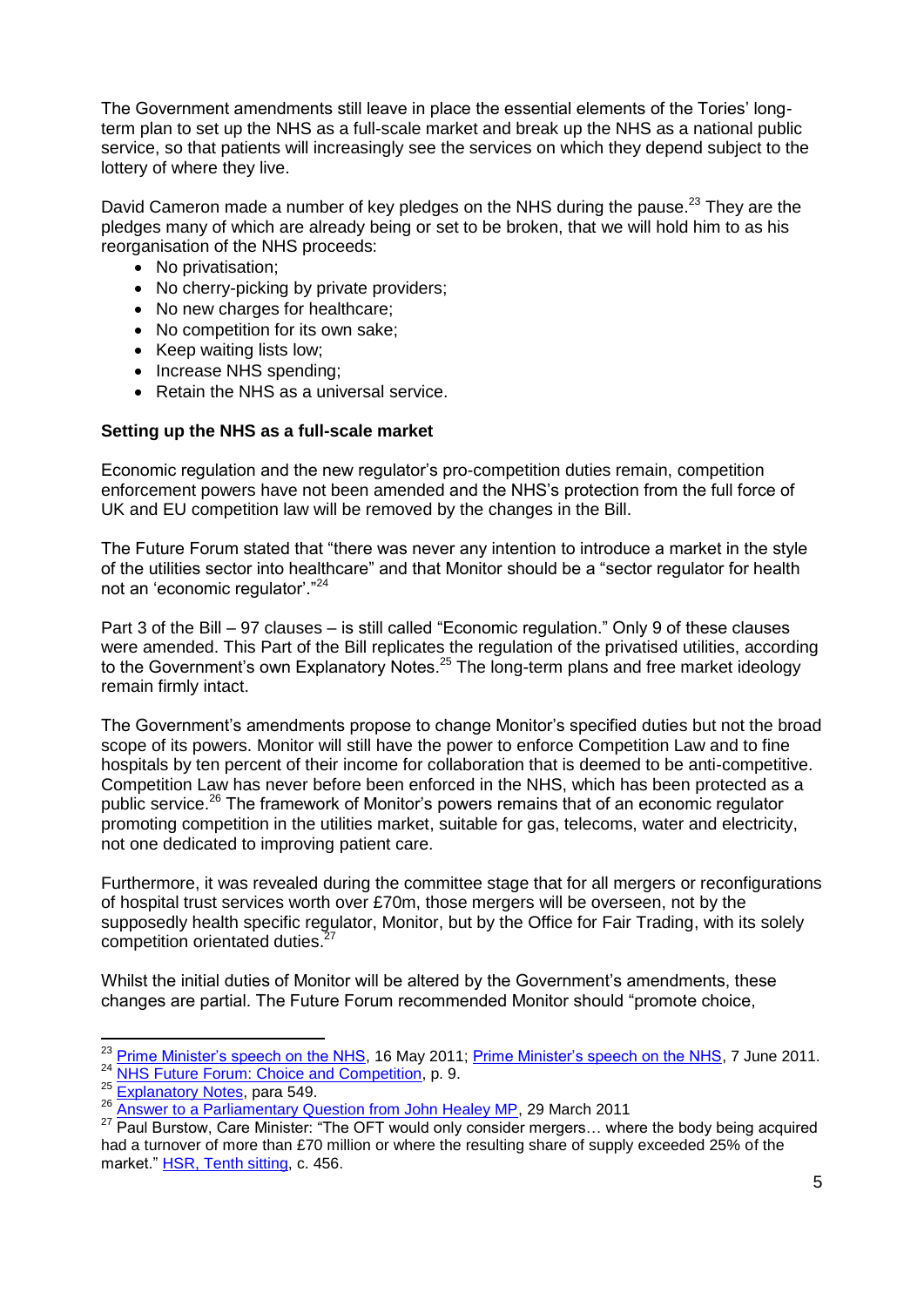collaboration and integration<sup> $28$ </sup> but the amendments do not do this. A new duty to promote integration has no definition, regulations or powers to back it up. There is to be no duty to promote collaboration, only a weaker 'regard'.

Instead, the Government's amendments give Monitor a new duty to "prevent anti-competitive behaviour." Unlike integration, this is defined by the Bill, as "behaviour which would... prevent, restrict or distort competition" – which is the exact same wording as the Competition Act 1998 and Amsterdam Treaty. The power and duties of Monitor in relation to competition remain much more powerful than its duties to promote integration and the interest of people who use health services.

The Bill still:

- Abolishes NHS Trusts, and alters the operating basis of Foundation Trusts towards being economic, rather than social, entities.
- Axes any cap on NHS hospitals treating private patients.
- Allows hospitals to close services without public consultation.
- Makes hospitals going bust subject to commercial insolvency law, with a limited system of support from the wider NHS for certain designated services.
- Exposes NHS services to the application of competition law for the first time, by shifting them from being social providers, with the protections that those organisations enjoy, to economic entities. Decisions about who provides what services in our NHS may end up being made by lawyers in Monitor and competition courts.

#### **Breaking up the NHS as a national public service**

The Government's response to the Future Forum promised that the role of the Secretary of State in providing the health service, established since 1946, would be restored.<sup>29</sup> However the key wording of section 1(2) of the NHS Act 2006 has been changed. Current legislation says that Secretary of State must "provide or secure the provision of services".<sup>30</sup> The Bill amended by the re-run committee says that "the Secretary of State must exercise the functions conferred by this Act so as to secure that services are provided in accordance with this Act".<sup>31</sup> This remains a weakening of the Secretary of State responsibility, requiring him to act through other agencies, rather than being directly responsible for the health service.

Since 1946, the Secretary of State has also been responsible for defining what constitutes the health service. Clause 9 of the Bill which leaves this to local CCGs is not being amended.<sup>32</sup> Section 3 of the 2006 Act currently says that the Secretary of State must provide a number of services throughout England "to such extent as he considers necessary to meet all reasonable requirements".<sup>33</sup> The Bill transfers this responsibility to CCGs. This means that while the Secretary of State is responsible for the promotion of the health service, and ensuring that that service is free of charge, CCGs will be able to determine what services actually constitute the health service.

The Bill still leaves open up the possibility of CCGs being able to charge 'top ups' for certain services they deem to be outside the definition of the health service, despite the claim by the Government to have ruled this out.

 $\overline{\phantom{a}}$ 

<sup>&</sup>lt;sup>28</sup> [NHS Future Forum: Summary Report,](http://www.dh.gov.uk/prod_consum_dh/groups/dh_digitalassets/documents/digitalasset/dh_127540.pdf) p. 11.

<sup>29</sup> [Government response to the NHS Future Forum report,](http://www.dh.gov.uk/prod_consum_dh/groups/dh_digitalassets/documents/digitalasset/dh_127719.pdf) para 2.8.<br><sup>30</sup> National Health Sangre Act 2006, Section 1.

[National Health Service Act 2006, Section 1.](http://www.legislation.gov.uk/ukpga/2006/41/section/1)

<sup>&</sup>lt;sup>31</sup> [Health and Social Care Bill 2011,](http://www.publications.parliament.uk/pa/bills/cbill/2010-2012/0221/cbill_2010-20120221_en_2.htm#pt1-pb1-l1g1) Clause 1.

<sup>&</sup>lt;sup>32</sup> [Health and Social Care Bill 2011,](http://www.publications.parliament.uk/pa/bills/cbill/2010-2012/0221/cbill_2010-20120221_en_2.htm#pt1-pb2-l1g10) Clause 10.

<sup>&</sup>lt;sup>33</sup> [National Health Service Act 2006, Section 3.](http://www.legislation.gov.uk/ukpga/2006/41/section/3)